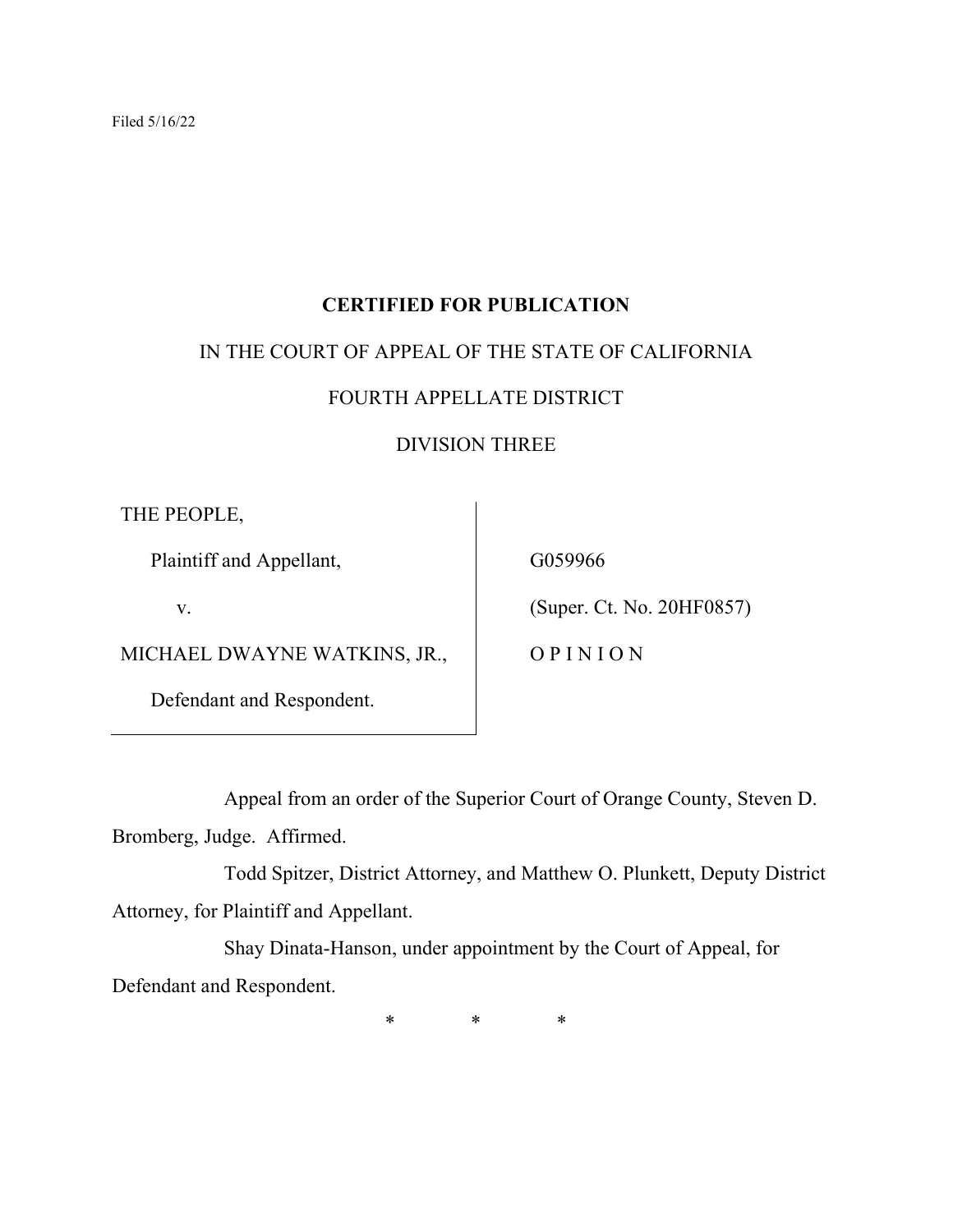The People filed a felony complaint in Orange County Superior Court charging respondent Michael Dwayne Watkins, Jr., and a codefendant, with second degree robbery and two counts of identity theft based on purchases they allegedly made at a Best Buy store in Los Angeles County. At Watkins's preliminary hearing, the People presented evidence that the victims' wallets had been stolen from parked cars in Orange County, and that later that day, two men had used the victims' credit cards at a Best Buy in West Covina to purchase laptop computers; a detective had identified Watkins as one of those men based on a still shot taken from Best Buy's surveillance video.

The magistrate refused to hold Watkins to answer, finding there was insufficient evidence to establish that Watkins had taken the wallets from the vehicles or committed any other relevant act in Orange County that would support venue in Orange County Superior Court. The People filed a motion to reinstate the complaint, asserting the magistrate had erroneously dismissed the complaint as a matter of law. The trial court denied the motion, and the People appeal that ruling.

We affirm. The People presented no evidence that Watkins was in any way involved in taking the wallets from the vehicles; venue in Orange County was therefore inappropriate.

#### **FACTS**

The following factual summary is based on testimony presented at Watkins's preliminary hearing.

On the morning of May 8, 2019, two friends parked their cars in a beach parking lot in Dana Point so they could go surfing. One of the men locked his vehicle and placed his car keys in the center console of the other's Lexus. The second man locked his vehicle and hid the keys inside its bumper. It is unclear from the record what time the two friends left their cars.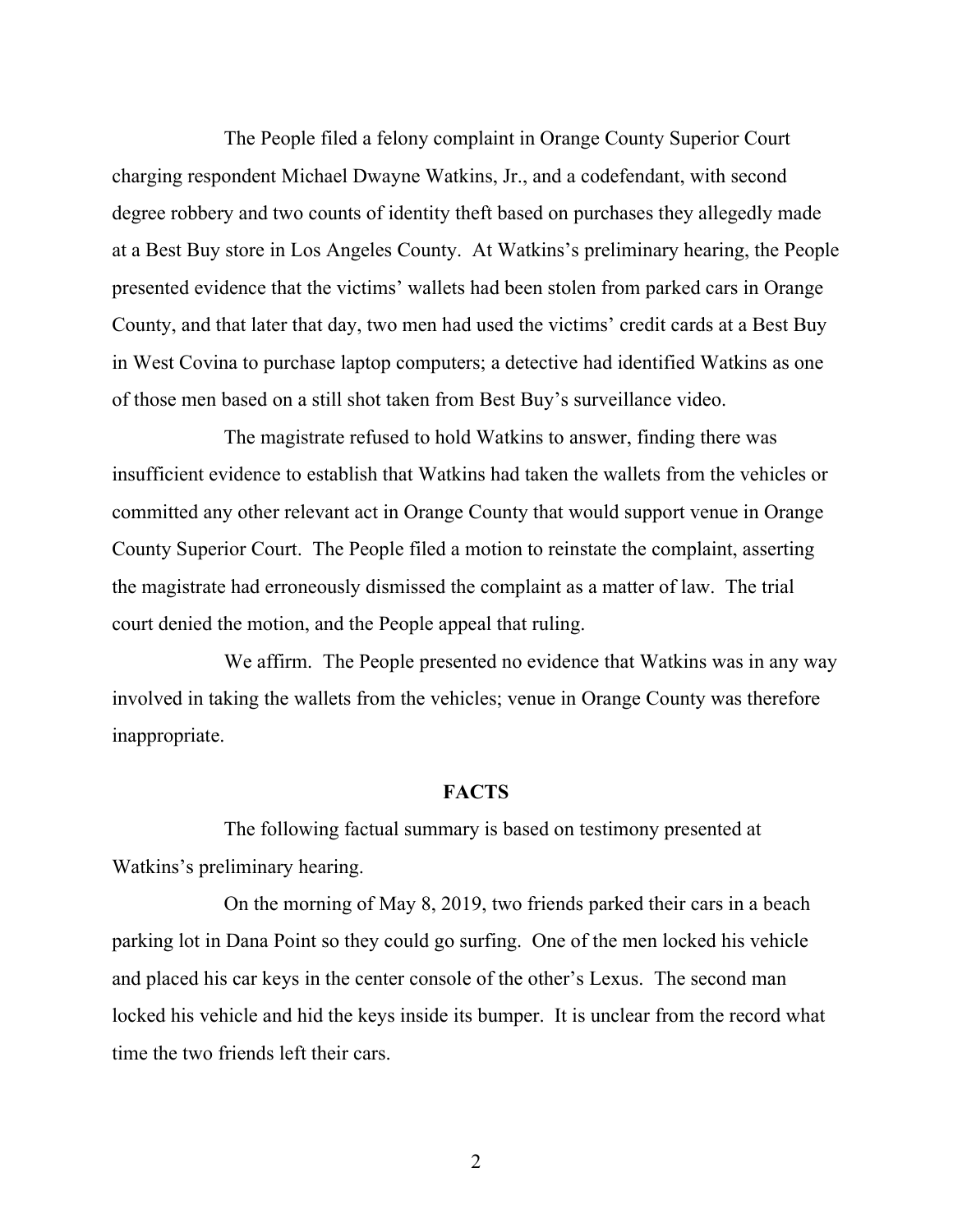When the two men returned to their cars later that morning, they found their keys were where they had left them, but their wallets and cellphones were missing. They called the Orange County Sheriff's Department to report the burglary. An investigator arrived on the scene at about 12:15 p.m. to interview the victims. The investigator did not attempt to gather fingerprints from the car keys or vehicles, nor did he attempt to obtain video surveillance footage of the parking lot.

Later that afternoon, two men used the victims' credit cards to purchase laptops from a Best Buy in West Covina in Los Angeles County. The store's surveillance video footage showed the first man buying a laptop at 1:05 p.m. and the second man buying a laptop at 1:16 p.m. Best Buy's receipts and the banks' transaction records reflected the two transactions, each in the amount of \$2,798.

An investigative assistant (IA) at the sheriff's department captured still shots from Best Buy's surveillance video and labeled the men as "suspect one" and "suspect two." Suspect one was later identified as Watkins's codefendant, Prentiss Bates. The IA determined from the still shot that suspect two was "a tall person," "maybe six feet," but she was unable to determine his weight or any other identifying features.

One week later, on May 15, one of the suspects returned to Best Buy and tried to purchase another laptop. The suspect was not apprehended, but Best Buy photographed him and his car's license plate number and sent those photographs to the sheriff's department. The IA recognized the individual as suspect one. She then ran the vehicle plate number and discovered the vehicle was a rental car from Enterprise.

The IA gave the plate number to a sheriff's investigator and asked him to find out who had rented the vehicle on May 15. For reasons that are unclear from the record, the investigator instead tracked down the name of the person who had rented the vehicle on *May 8*, the day of the laptop purchases. That person was Watkins.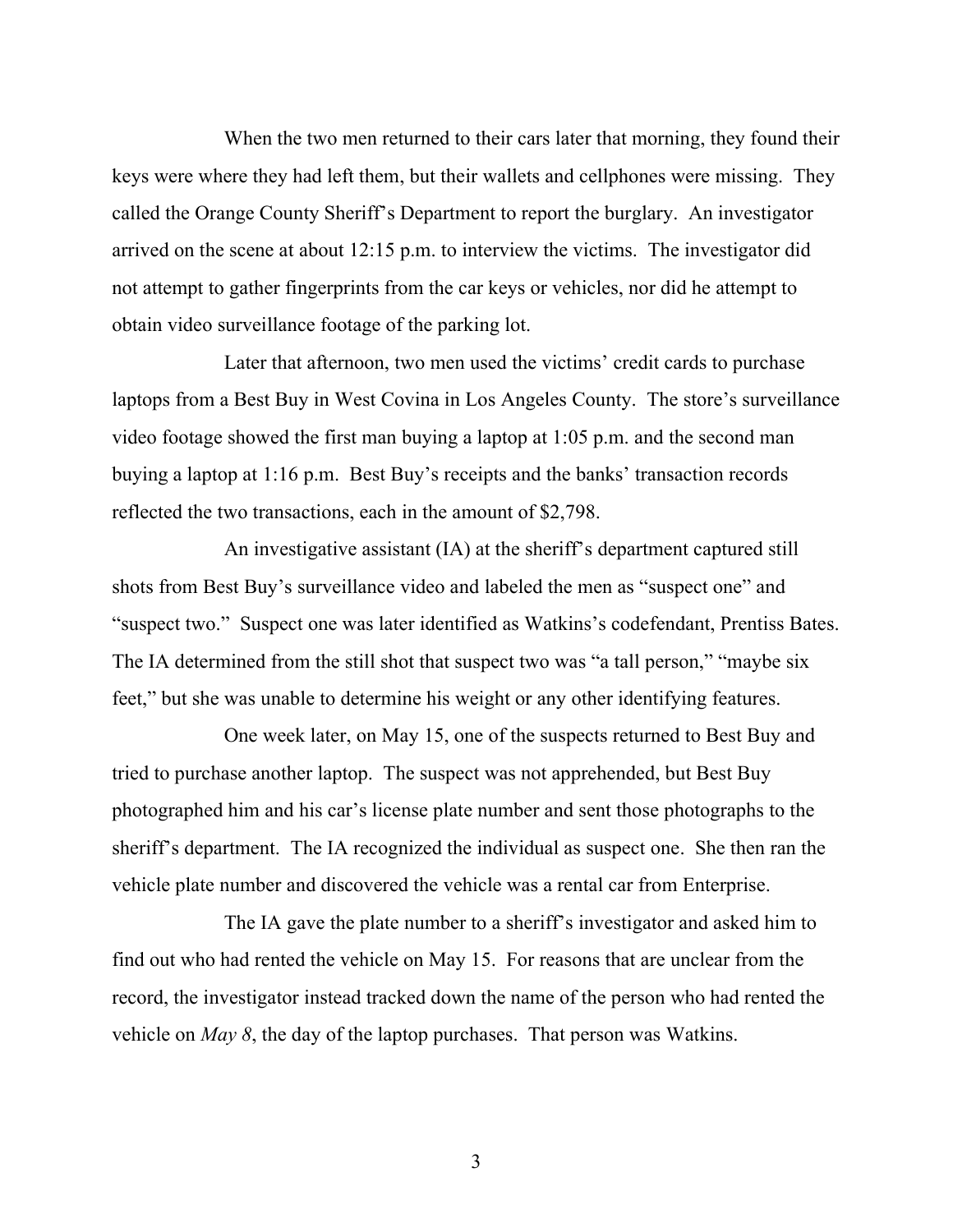The investigator surveilled an address in Los Angeles associated with Watkins and saw someone he believed was suspect two, based solely on his review of the still shot created from the May 8 Best Buy surveillance footage. The investigator was unable to determine from that still shot how tall suspect two was, how much he weighed, or whether he had any facial hair, piercings, scars, jewelry, or tattoos. The investigator also did not see the Enterprise rental vehicle or the stolen computers at Watkins's residence, and he did not try to determine whether Bates and Watkins knew each other. The investigator admitted he had no information suggesting Watkins was in Orange County on May 8.

The People filed a felony complaint against Bates and Watkins in Orange County Superior Court, charging them with committing second degree burglary at the Best Buy in Los Angeles County on May 8 (Pen. Code,  $\frac{1}{2}$  $\frac{1}{2}$  $\frac{1}{2}$  $\frac{1}{2}$  $\frac{1}{2}$  §§ 459-460, subd. (b); count 1),  $\frac{2}{3}$ and two counts of identity theft (§ 530.5, subd. (a); count 2 as to Watkins only against one victim, and count [3](#page-3-2) as to both defendants against the second victim).<sup>3</sup> The complaint did not reference the alleged vehicle burglary in Orange County.

At Watkins's preliminary hearing, the People moved that Watkins be held to answer, and also moved to amend count 1 from a commercial burglary in Los Angeles

<sup>1</sup> All further undesignated statutory references are to this code.

<span id="page-3-1"></span><span id="page-3-0"></span><sup>2</sup> Specifically, count 1 alleged that "[o]n or about May 08, 2019, in violation of Sections 459-460(b) of the Penal Code (SECOND DEGREE BURGLARY), a FELONY, [Watkins and Bates] did unlawfully enter a store located at BEST BUY, with the intent to commit larceny."

<span id="page-3-2"></span><sup>3</sup> Specifically, counts 2 and 3 each alleged that "[o]n or about May 08, 2019, in violation of Section 530.5(a) of the Penal Code (IDENTITY THEFT), a FELONY, [Watkins as to count 2 and Watkins and Bates as to count 3] did willfully and unlawfully obtain personal identifying information, as defined in Penal Code section 530.55(b), of [the victim], and did unlawfully use and attempt to use that information for an unlawful purpose, specifically TO OBTAIN CASH/ CREDIT OR GOODS, without the consent of [the victim]."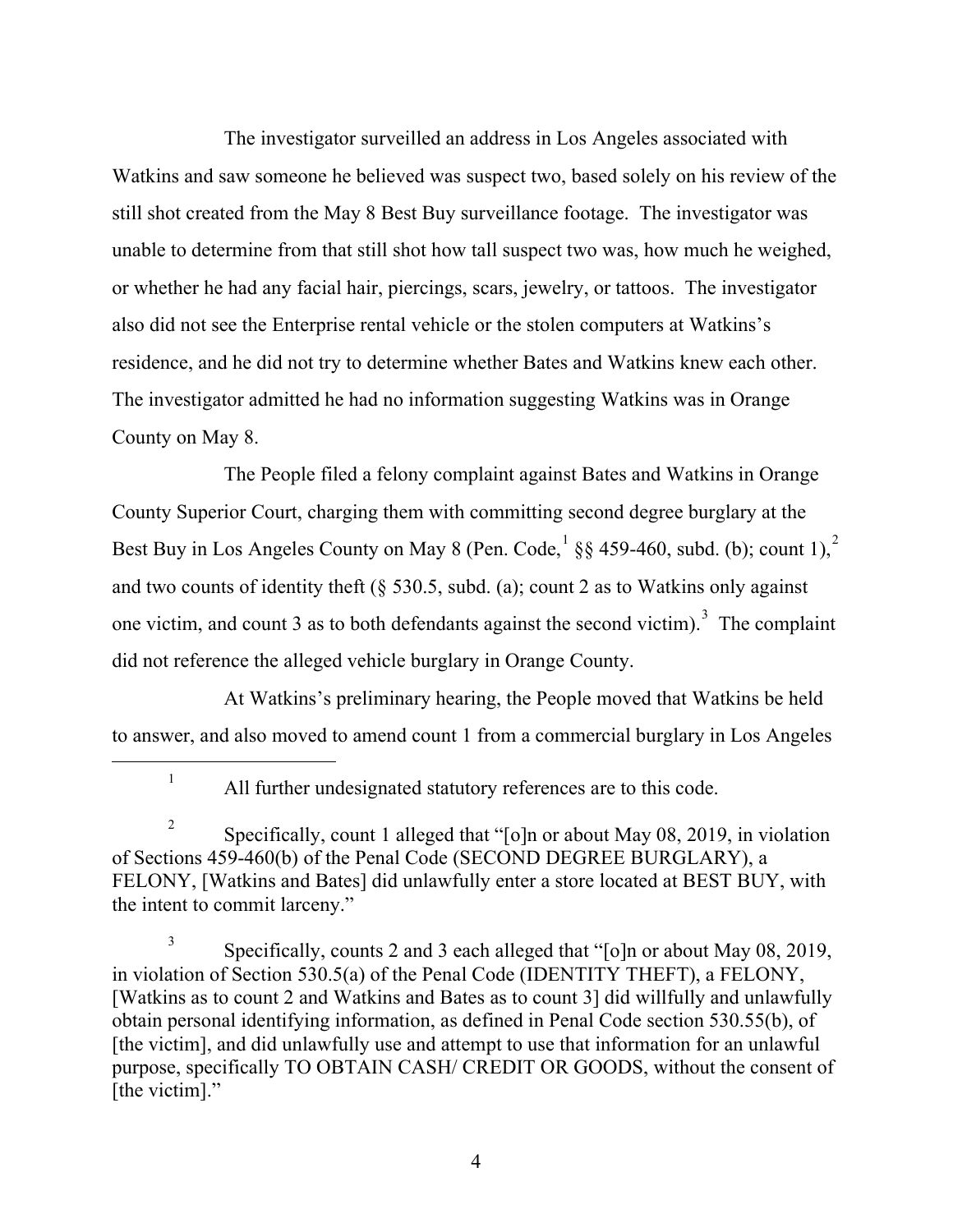County to a vehicle burglary in Orange County. Defense counsel argued that the evidence "jurisdictionally doesn't meet the threshold and [Watkins] should be not held to answer."

After hearing argument, the magistrate declined to hold Watkins to answer, finding there was insufficient evidence that Watkins had taken the wallets from the vehicles in Orange County (as the magistrate put it, "the identity problem"), and further that the court lacked venue ("the jurisdictional problem").

In explaining her ruling, the magistrate acknowledged the provisions of section 781, which states that '"when a public offense is committed in part in one jurisdictional territory and in part in another jurisdictional territory, or the acts thereof constituting or requisite to the consummation of the offense occur in two or more jurisdictional territories, the jurisdiction for the offense is in any competent court within either jurisdictional territory."' However, she reasoned that the evidence showed the crimes alleged in the complaint all occurred in Los Angeles County, and even if the prosecution amended count 1 to instead allege vehicle burglary in Orange County, there was no evidence tying Watkins to anything that occurred in Orange County—no fingerprints, no witnesses, or any other evidence. $4$  Citing "insufficient evidence," the magistrate refused to hold Watkins to answer.

<span id="page-4-0"></span>The magistrate explained: "I couldn't find one case that said that it is sufficient circumstantial evidence to be in recent possession of stolen property hours after [it was stolen] in another county." The crimes happened "several hours later in another county. We don't know if someone . . . offered for Mr. Watkins to buy [the laptops] or just gave [him] the [credit] card or a friend said . . . come on, I stole this card, you and I will go get laptops. That could have happened too without Mr. Watkins breaking into the vehicle. Right? [¶] So, even if [the People] were to amend [the complaint to allege vehicle burglary], that's the problem with count I. [¶] [And t]he identity theft occurred in L.A. County." "I have to have a connection of this defendant to that car theft in count I. [The People need to] show enough evidence for that, tieing him to that car, prints, something or a statement, or an eyewitness. I don't have that to bind him over. So, it becomes a huge jurisdictional problem, but even more than that it's an identity problem." "[M]aybe L.A. County D.A.'s Office will be interested. [¶] I don't think I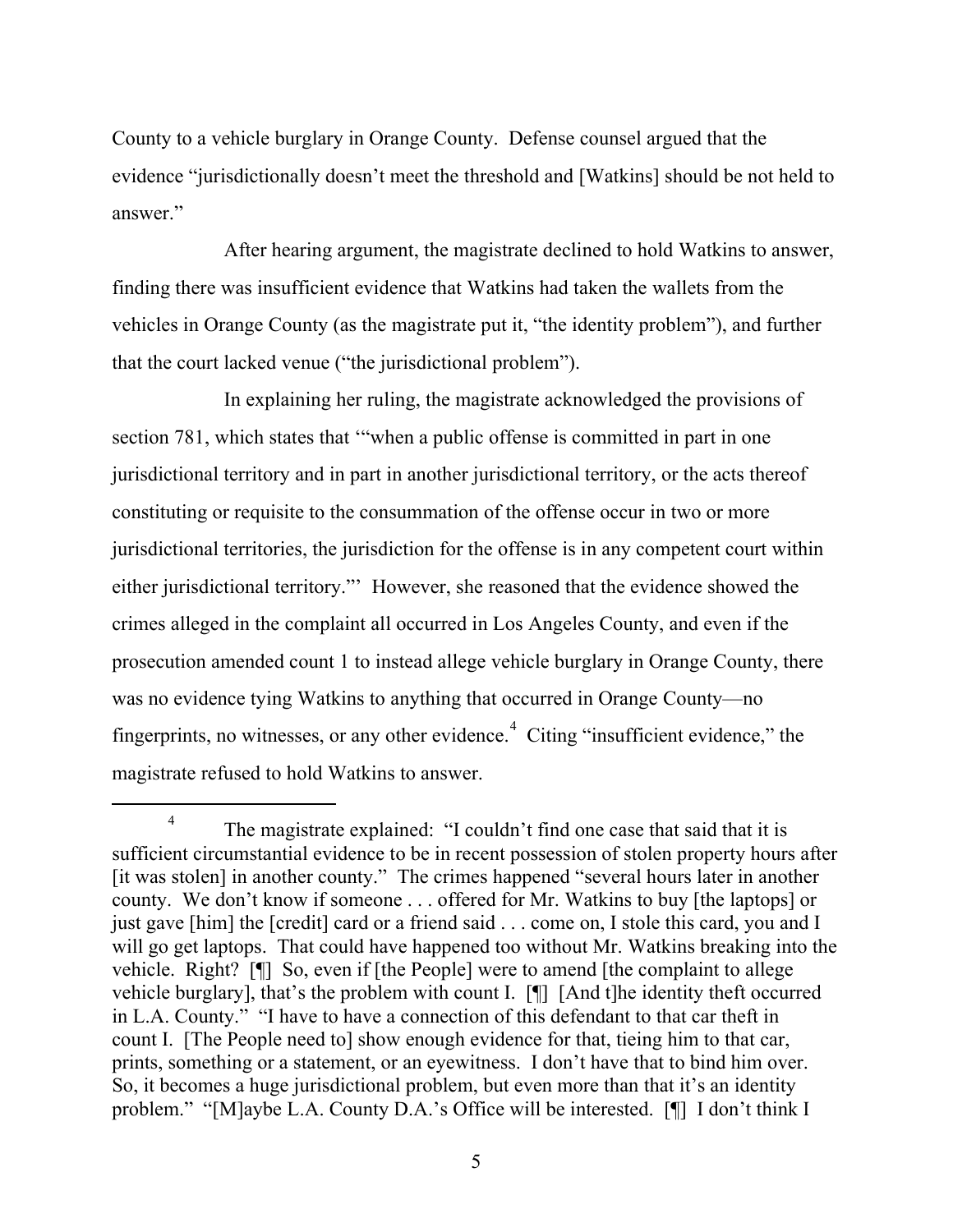The People moved to reinstate the complaint pursuant to section 871.5, which permits a trial court to reinstate an action if the magistrate erroneously dismissed it as a matter of law. In their moving papers, the People argued that venue lies in Orange County, not only under section 781, which applies when offenses are committed in multiple territories, but also under section 786, which governs venue in identity theft cases. At the hearing on that motion, the prosecution clarified it was not asking the court to revisit or rule on the motion to amend count 1; it was only seeking reinstatement of the complaint as originally drafted.

After hearing oral argument, the trial court denied the motion to reinstate the complaint, finding that count 1, as drafted, alleged a burglary of a Best Buy store, and there was no evidence such a burglary, or any preparatory act related to it, was committed by Watkins in Orange County. The People appeal that ruling.

#### **DISCUSSION**

The People argue the magistrate erred in refusing to hold Watkins to answer, and the trial court erred when it denied their motion to reinstate the complaint. Before turning to their arguments, we begin with an overview of the applicable standards governing preliminary hearings, holding a defendant to answer, venue, and motions to reinstate.

### 1. *General Principles*

A magistrate judge's primary function at a felony preliminary hearing is to determine whether there is "sufficient cause" to believe the defendant is guilty of a public offense. (See §§ 871, 872, subd. (a).) "If, after hearing the proofs, it appears either that no public offense has been committed or that there is not sufficient cause to believe the defendant guilty of a public offense, the magistrate shall order the complaint dismissed

have jurisdiction. I don't think I have sufficient evidence at all on count I to tie this defendant to count I."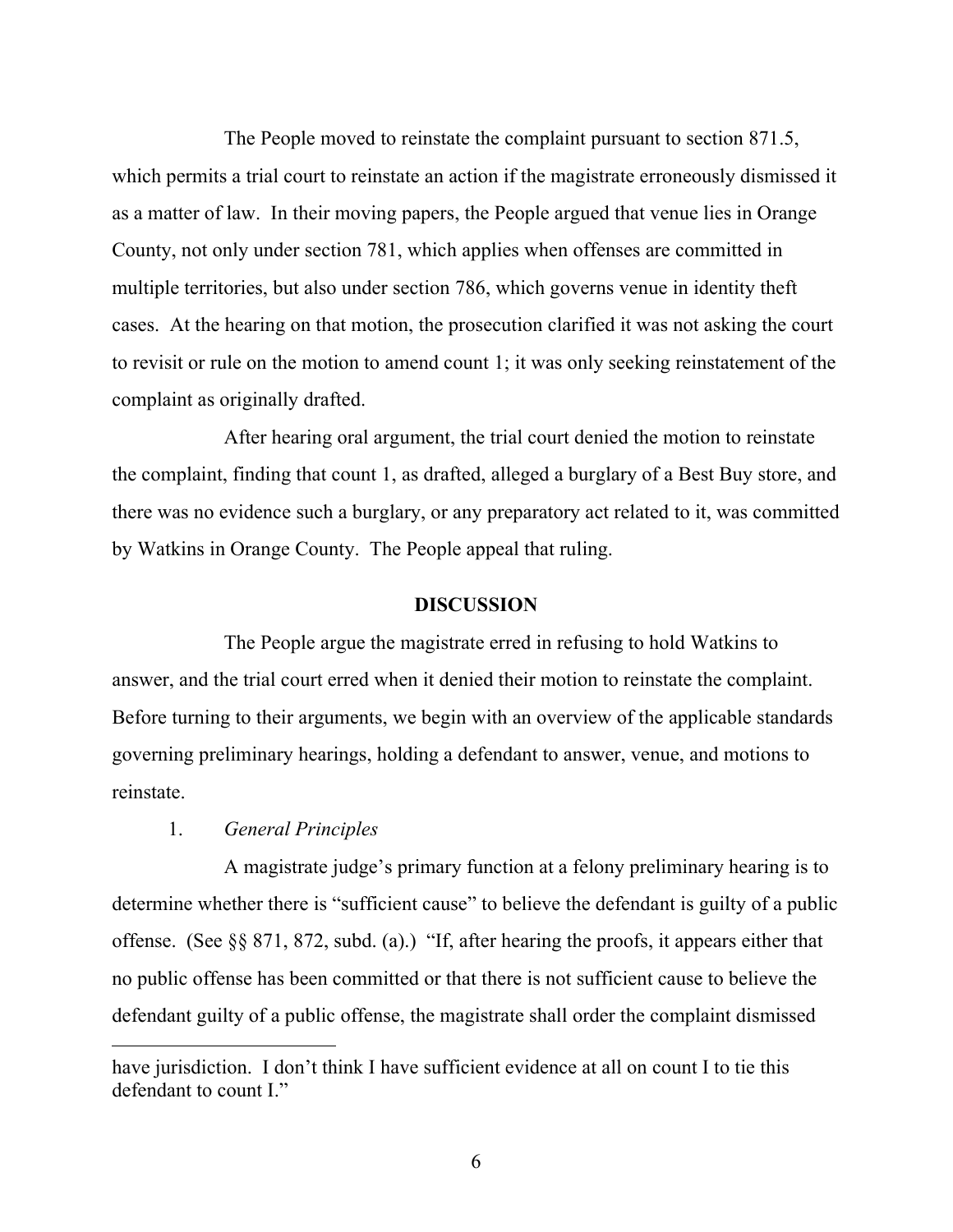and the defendant to be discharged  $\dots$ ." (§ 871.) "Sufficient cause' means '"reasonable and probable cause"' or 'a state of facts as would lead a [person] of ordinary caution or prudence to believe and conscientiously entertain a strong suspicion of the guilt of the accused.' [Citations.] It is 'a level of proof below that of proof beyond a reasonable doubt, or even proof by a preponderance of the evidence.' [Citation.]... [Citation.] 'A charge will not be dismissed for lack of probable cause "if there is some rational ground for assuming the possibility that an offense has been committed and the accused is guilty of it."' (*People v. Abelino* (2021) 62 Cal.App.5th 563, 573 (*Abelino*).)

Alternatively, the magistrate may dismiss the complaint at the preliminary hearing if he or she determines there is insufficient evidentiary support to establish venue (or as some statutes put it, "jurisdictional territory") [5](#page-6-0) in that court. (See *People v. Posey* (2004) 32 Cal.4th 193, 215 (*Posey*) [venue is a question of law to be determined by the trial court before trial]; *Simon, supra,* 25 Cal.4th at p. 1100 [defendant may challenge venue when the evidence at the preliminary hearing fails to support venue in the court in which the proceeding is to be tried.) Venue—that is, "the place or places appropriate for a defendant's trial" (*Posey*, at p. 207)—"is a 'procedural prerequisite[ ] for prosecution,' much like a 'valid preliminary hearing bindover' or a 'grand jury charge'" (*id.* at p. 208). Unlike a defendant's guilt, which requires proof beyond a reasonable doubt, the People must prove venue only by a preponderance of the evidence. (*Id.* at pp. 211, 218.) "Either direct or circumstantial evidence may suffice." (*People v. Clark* (2016) 63 Cal.4th 522, 554.) We discuss the relevant statutes on venue below.

<span id="page-6-0"></span> $\frac{5}{5}$  "[A]lthough the applicable California statutes generally employ the terms 'jurisdiction' and 'jurisdictional territory' in designating the proper venue for the trial of a criminal proceeding," '"*venue is not jurisdictional in the fundamental sense*; and, both in civil and criminal cases, a change of venue from the superior court of one county to the same court in another county does not affect its jurisdiction over the subject matter of the cause.'" (*People v. Simon* (2001) 25 Cal.4th 1082, 1095-1096 (*Simon*).)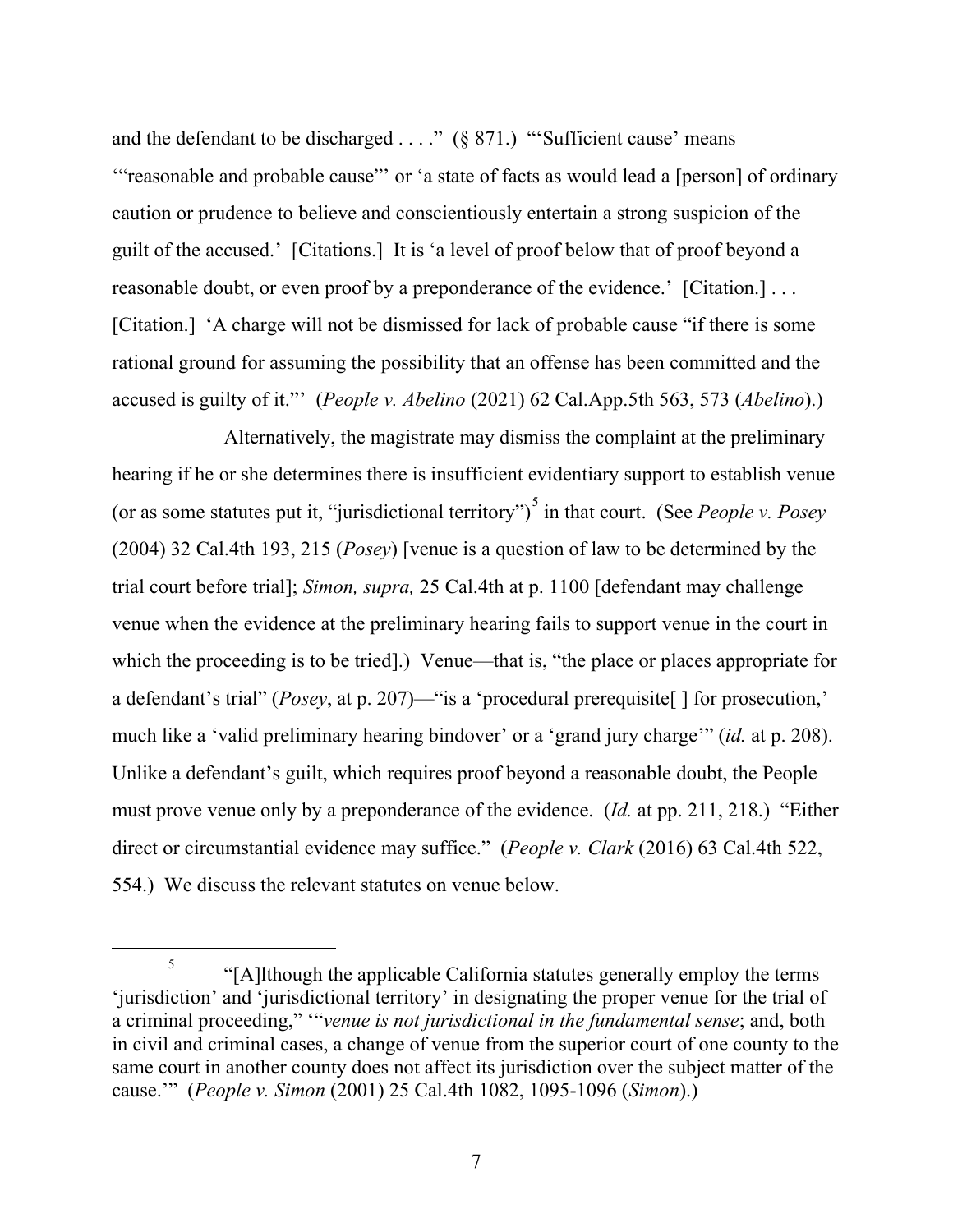If the magistrate dismisses an action under section 871 at the preliminary hearing for failure of proof, the prosecutor may file a motion in the superior court to compel the magistrate to reinstate the complaint. (§ 871.5, subd. (a).) The trial court may grant such a motion only if it finds the magistrate erroneously dismissed the action as a matter of law. (*Id.*, subd. (b).) "[A] decision of the magistrate dismissing charges, absent findings of fact, is erroneous as a matter of law if the evidentiary record discloses a rational basis for believing the defendant guilty of the charged crime." (*People v. Slaughter* (1984) 35 Cal.3d 629, 642.)

The People may appeal an order denying a motion to reinstate the complaint. (§ 871.5, subd. (f).) "On appeal following a superior court's order denying a motion to reinstate a complaint under section 871.5, we disregard the superior court's ruling and examine only the magistrate's ruling." (*Abelino*, *supra*, 62 Cal.App.5th at p. 574.)

In reviewing that ruling, "[t]he character of our review depends on whether the magistrate has exercised the power to render findings of fact. [Citation.] If the magistrate ma[de] factual findings, those findings are conclusive if supported by substantial evidence. [Citation.] 'If he [or she] has not rendered findings, however, the reviewing court cannot assume that he [or she] has resolved factual disputes or passed upon the credibility of witnesses. A dismissal unsupported by findings therefore receives the independent scrutiny appropriate for review of questions of law.'" (*Abelino*, *supra*, 62 Cal.App.5th at p. 574.)

Determining whether the magistrate made a factual finding, which would be reviewed for substantial evidence, as opposed to a legal conclusion which would be reviewed de novo, is not always clear-cut: the '"distinction between a factual finding and a legal conclusion is clear enough in the abstract but has posed some difficulty in its practical implementation."' (*Abelino*, *supra*, 62 Cal.App.5th at p. 575.) Where "[t]here is no showing that the magistrate disbelieved or disregarded any of the People's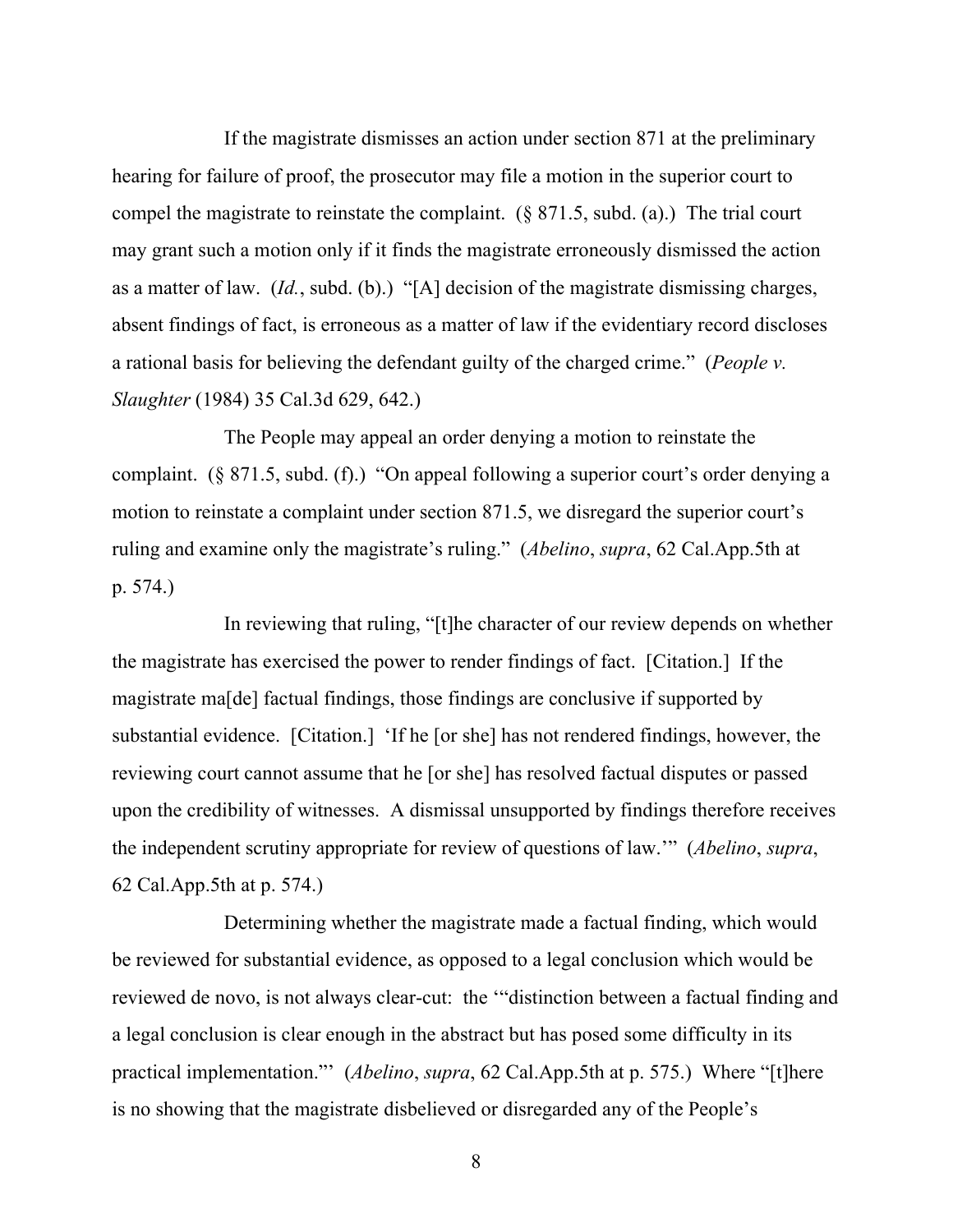evidence," where "the evidence was largely undisputed," and where "the magistrate accepted the proffered evidence, but determined there was insufficient evidentiary support for a finding that defendants committed [the crime charged]," the magistrate made a legal conclusion. (*Id.*, at p. 577.) A dismissal based on lack of venue is also based on a legal conclusion, and thus subject to de novo review. (See *Posey*, *supra*, 32 Cal.4th at p. 215 [venue is a question of law to be determined by the trial court].)

2. *Analysis*

In this case, the evidence at Watkins's preliminary hearing was largely undisputed; the magistrate accepted the proffered evidence but determined it was insufficient to establish venue in Orange County. Accordingly, our review of the magistrate's ruling is de novo.

Our analysis begins with whether the evidence provided a rational basis for believing Watkins was guilty. (*Abelino*, *supra*, 62 Cal.App.5th at p. 574.) In this case, the Best Buy surveillance footage showed a person, whom an investigator later identified as Watkins, buying a laptop at Best Buy. That footage and the investigator's identification, coupled with the banks' records, Best Buy's receipts, and the victims' reports, could rationally suggest that Watkins used the victims' credit cards without permission to make unauthorized purchases at Best Buy.

Our analysis does not end there, however, since the magistrate determined there was insufficient evidence to establish venue in Orange County. Accordingly, we must determine whether the People demonstrated there was a factual basis for venue in Orange County, either with direct or circumstantial evidence, by a preponderance of the evidence.

Generally speaking, venue in criminal cases lies in the county where the crimes were allegedly committed, which in this case would be Los Angeles County. (§ 777.) There are statutory exceptions to this general rule, however. One such exception is section 786, subdivision (b)(1), which provides that in identity theft cases,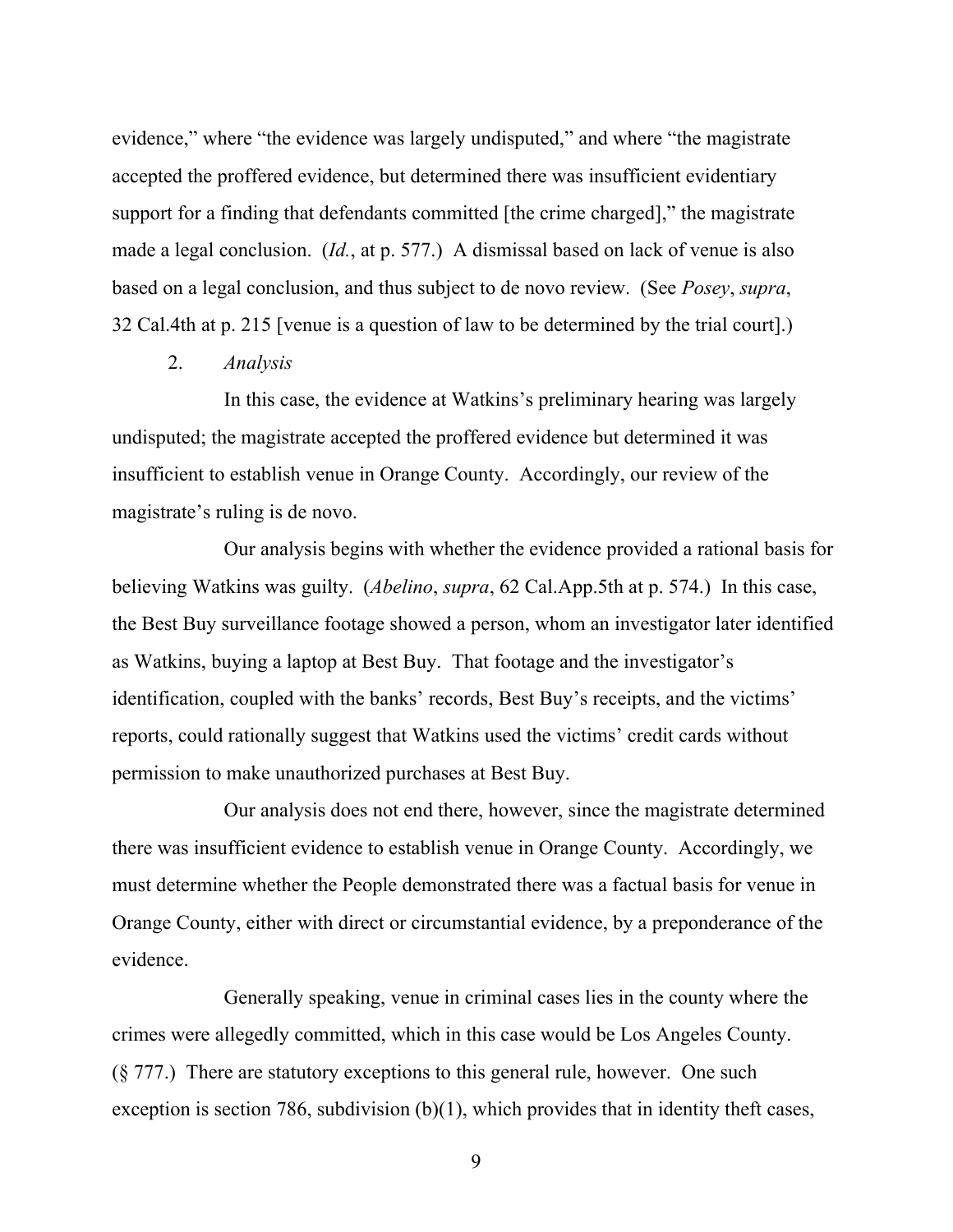venue is proper in "the county where the theft of the personal identifying information occurred," among other places. Another such exception is section 781, which states that when the "acts or effects . . . requisite to the consummation of the offense occur in two or more jurisdictional territories, the jurisdiction for the offense is in any competent court within either jurisdictional territory." Courts liberally construe section 781 to confer venue in any county where preparatory acts or effects occurred, even if those preparatory acts or effects are not an essential element of the crime. (*Posey*, *supra*, 32 Cal.4th at pp. 218-219 [collecting examples]; *People v. Price* (1991) 1 Cal.4th 324, 385.)

The People argue venue is proper in Orange County under both of those statutes because the theft of personal identifying information (the victims' credit cards) occurred here (see  $\S 786$ , subd. (b)(1)), and because acts preparatory to the alleged crimes in Best Buy (i.e., the vehicle burglaries) occurred here (see § 781). We are not persuaded.

As the magistrate correctly noted, the People presented no evidence at Watkins's preliminary hearing that it was Watkins who committed the vehicle burglaries on May 8, 2019, much less that Watkins was even present in Orange County that day. At most, the evidence suggested that Watkins used the victims' credit cards to purchase laptops in Los Angeles County later that day. That fact alone is not enough to link Watkins to the thefts of the wallets from the cars in Dana Point earlier that morning.

The People contend that Watkins's possession of both victims' credit cards some hours after the wallets were stolen, coupled with his illicit use of those credit cards to make two purchases at Best Buy, give rise to a "reasonable inference" that it was Watkins who stole the wallets out of the vehicles in Orange County. (See, e.g., *People v.*) *Jackson* (1970) 14 Cal.App.3d 57, 63 ["unexplained possession of stolen property . . . could lead a reasonable person to entertain a strong suspicion that the possessor either stole it or received it with knowledge of its stolen character"].)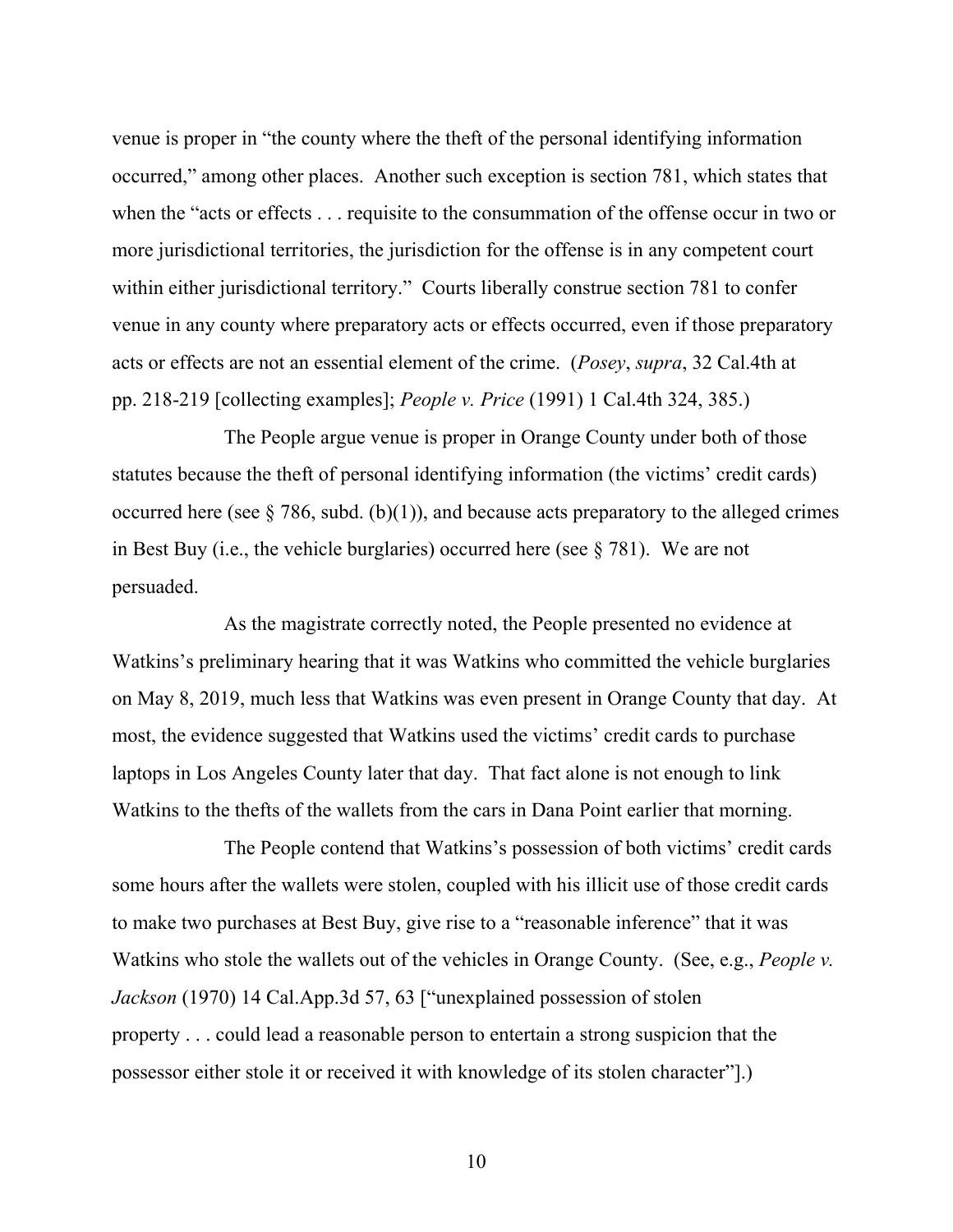Although this argument has some visceral appeal, it is unsupported by the limited record before us. As noted above, the People presented no evidence that Watkins was in Orange County on May 8, much less that he was involved in the vehicle burglaries. The record does not disclose what time the wallets and credit cards were stolen from the vehicles. Accordingly, it cannot be rationally inferred that Watkins played any role in stealing the victims' personal identifying information in Orange County (see § 786), or that he engaged in any preparatory acts in Orange County (see § 781).

In an apparent effort to sidestep that failure of proof, the People argue there is no requirement in section 786, subdivision (b)(1), that the individual charged with identity theft must also be the thief of the personal identifying information. (See § 786, subd. (b)(1) ["The jurisdiction of a criminal action for unauthorized use, retention, or transfer of personal identifying information, as defined in subdivision (b) of Section 530.55, shall also include the county where the theft of the personal identifying information occurred"].) However, the People provide no applicable case authority to support that argument; given the facts, we decline to read the statute that broadly. In the absence of any evidence that Watson participated in any way in the theft of the credit cards from the vehicles in Orange County or that he shared the thief's intent at the time the thefts occurred, section 786, subdivision  $(b)(1)$ , cannot reasonably be read to create venue here.

For these reasons, we conclude the prosecution failed to prove facts supporting venue in Orange County by a preponderance of the evidence. Accordingly, the magistrate did not err as a matter of law in refusing to hold Watkins to answer, and the trial court properly denied the People's motion to reinstate the complaint.